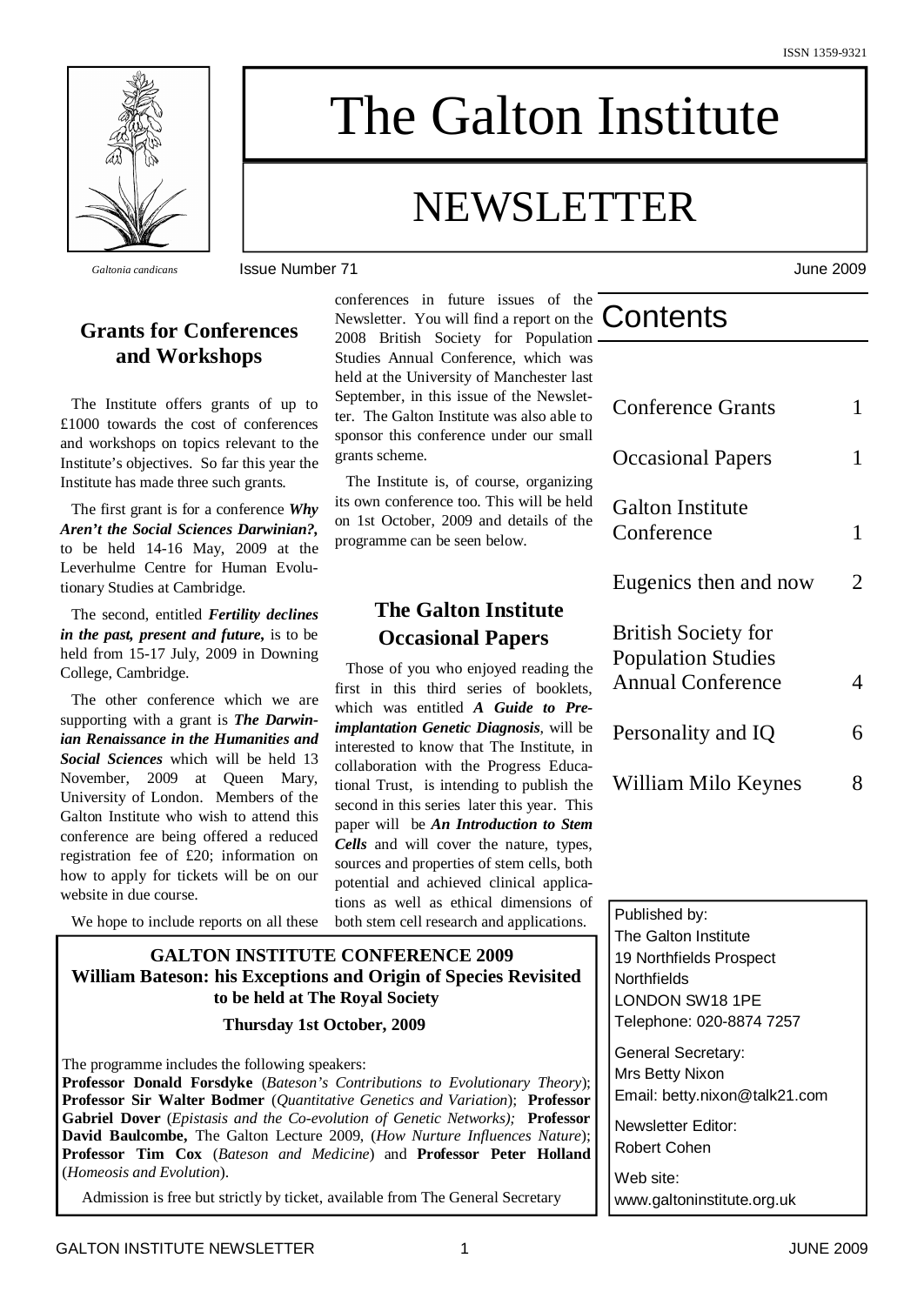#### **Methods:**

## **Eugenics then and now**

by

## **David Galton**

(This is the text of a lecture delivered at The Galton Institute Centenary Symposium *What Makes us Human?* in 2007)

#### **Definitions**

Much of the confusion arising from the term eugenics comes from the differing definitions that people use. The etymology derives from the Greek *eu-* good *genesis-* birth. It is the polar opposite of the word euthanasia (*eu-*good*, thanatos*death). Despite similar past histories of misuse, euthanasia is still in current use with a Euthanasia Bill passing through the House of Lords in June 2003 to legalise voluntary euthanasia and was granted a second reading. A Eugenics Bill has never passed through Parliament but one was submitted in 1930 but did not make the first stage.

Francis Galton coined the term eugenics in the late nineteenth century to mean the use of science to achieve a 'good' birth<sup>1</sup>. Even the use of obstetric forceps to deliver an undamaged foetus could be considered as a eugenic procedure by his definition. The word acquired its opprobrium in the early twentieth century when governments began to interfere with and take control of the reproductive rights of their citizens. This led to a 'slippery slope' to the extremism of the eugenic activities of the Third Reich. From then the term fell into disrepute and synonyms have been coined to replace it: reprogenetics, assisted conception, assisted reproductive technology (ART) to name a few  $2$ .

The early methods of eugenics from the nineteenth and twentieth centuries are still in use today. The only one that Francis Galton advocated was pedigree analysis; and this is the starting point for most patients attending a Genetics Clinic. Later methods moved to the position of trying to avoid a 'bad' birth by the use of abortion or sterilization. From the mid-twentieth century onwards a raft of new techniques have been developed to directly obtain a 'favourable' birth. These include artificial insemination (donor), in vitro fertilization, embryo selection by preimplantation genetic diagnosis, and other derivative techniques of egg/sperm/foetal storage and maternal surrogacy. The problem then arose how to put these techniques into practice in the social setting.

One method common in Switzerland is the use of public referenda. They are a central feature of government used in decide moral and life-style choices that cut across party lines. One was recently held there on the use of genetic engineering for food and medical products; and was endorsed by a majority vote.

Political expediency has been used by China to attempt to arrest their population growth (or even to reduce it) by drafting a set of laws that are overtly eugenic. On June  $1<sup>st</sup>$ , 1995 the People's Republic of China passed a bill on 'Maternal and Infant Health Care'. The Bill included measures to 'terminate pregnancy if the foetus is suffering from a genetic disease or any other defect of a serious nature'. The couple must thereafter undertake long-term contraception or agree to undergo sterilization. Further measures are to avoid new births of inferior quality and to defer marriage when birth defects are likely to occur, or undergo compulsory sterilization. Such measures hark back to the American eugenic movement of the 1920s.

Two other procedures to regulate ART in practice are by legislation or the use of ethical codes of practice. Each will be considered in turn.

## **Legislation**

#### **(1) Abortion:**

Attempts to draft accurate and widely applicable laws to put ART into practice have been fraught with difficulties and have created as many problems as they have resolved. To take two examples of abortion and sterilization. Before the Abortion Act of 1967 it was a criminal offence to procure an abortion in the UK unless the life of the mother was at risk. After the Act the justification for abortion was widened to anything that might impair the physical, mental or social well-being of the mother. However the Act does not extend to Northern Ireland where it remains a criminal offence unless it be to save the life of the mother. So we are left with the anomalous situation that within the same jurisdiction of the UK it is both a criminal offence and not a criminal offence to procure an abortion if the mother's life is not at risk. There is thus a migration of pregnant Irish women to England to obtain a termination who quite naturally feel discriminated against by the Law. The law at a basic level should be consistent across a country if it is to retain the respect of the people. Another issue that is causing a great deal of contention is the upper time-limit that an abortion can be performed: 24 weeks as the law states now, or less than 20 weeks as many people now are campaigning for. It is difficult to issue a blanket legal statement when the individual circumstances can be so variable for the woman.

In the USA the ruling of the Supreme Court of Justice in the case of *Roe v Wade* in 1973 legitimizing abortion on request has led to innumerable problems. It has split the nation into pro-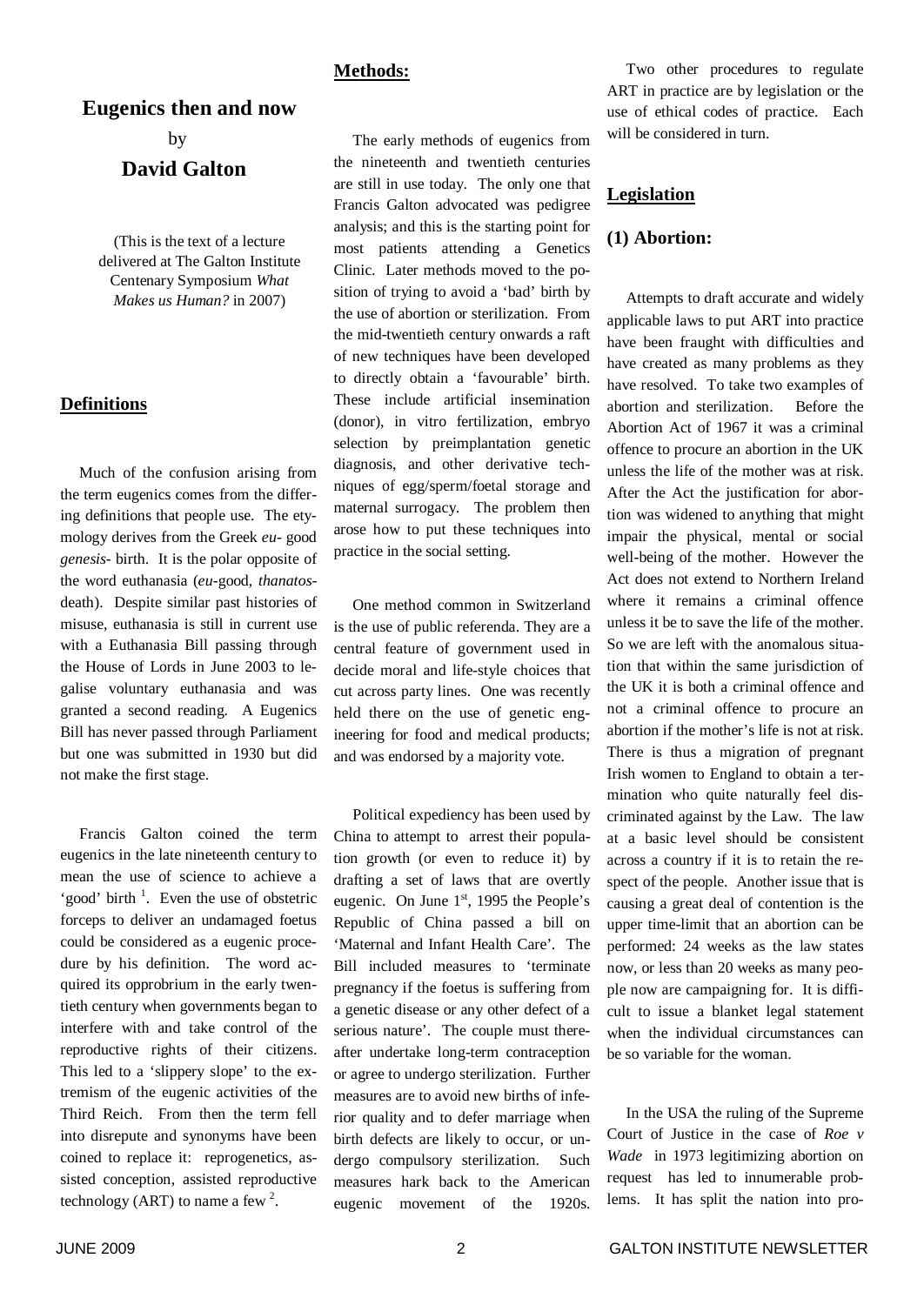choice and pro-life factions leading to violent clashes. Since 1993 seven doctors who performed abortion have been murdered by pro-life groups; and during the last two decades more that 2,300 incidents of violence against abortion clinics have been reported including arson and bombings 2 . It would clearly have been better if the case of the pregnancy of Ms. Roe had been kept out of the Courts.

### **(2) Sterilization:**

The other major eugenic technique to prevent unfavourable births is by sterilization. The first sterilization Laws were passed in Indiana in 1907, and by 1917 such Laws had been enacted in fifteen more states. They were applied to mental defects, to the feeble-minded and other socially inadequate persons. It came to a head in 1924 when the case of *Buck v Bell* came before the United States Supreme court. This concerned the cases of Emma Buck, her daughter Carrie and granddaughter Vivian who were all pronounced to be mental defects. Justice Holmes pronounced his famous verdict that ' three generations of imbeciles are enough'; and Carrie and sister Doris were duly sterilized. This decision legitimised the USA sterilization laws and by 1935, for example, more than 10,000 women had been sterilized in California. Other countries followed suit including Belgium, France, Germany and Sweden<sup>3</sup>. It also set an example for the Nazis to justify their sterilization (and euthanasia) programmes in the name of eugenics leading to the extensive extermination camps of the Third Reich. The term 'eugenics' has never recovered from its association with these horrendous acts.

### **Ethical Codes of Practice**

An alternative to legislation is to use ethical codes of practice. They differ from legal codes in having greater flexibility for application to individuals on a case-by-case basis and their ability to change more promptly as new techniques or situations arise. They need not apply uniformly across the whole population, they better fit multi-cultural societies, and are less likely to produce faction. Ethics are more a matter of personal choice of moral rules rather than laws that are rigidly imposed from above.

Ethical codes are often adopted by professional bodies (such as the British Medical Association or General Medical Council in the UK) to act as guide for their practitioners. The codes usually include such terms as beneficence (or no harm to others), autonomy (or due rights for others with no deception or coercion); and equity or fairness. Other ethical principles are derived from the various declarations of Universal Human Rights published since the first one in 1948 after the end of World War II to include rights to privacy, rights to informed consent for any procedures <sup>4, 5</sup>.

When ethics and law clash it is unfortunate that the former has to give way. A good example of this is the dilemma of the 'saviour sibling' in the Hasmi and Whitaker families 6 . Both families wanted to conceive a child by preimplantation genetic diagnosis (PGD)<sup>7</sup> to provide a perfect tissue match for a bone marrow transplant to their son who suffered a life-threatening anaemia. In the case of the Hasmi family it was for a son with ß-thalassaemia; with the Whitaker family it was for a son with Diamond-Blackfan anaemia. The Hasmi request was accepted by the statutory body, the Human Fertilization and Embryology Authority (HFEA); the Whitaker request was rejected. The rejection was based on the facts that the genetics of Diamond-Blackfan anaemia are poorly understood (there is no genetic marker for the disease) and it was considered inappropriate to expose a healthy embryo to the risks of PGD (that appear to be minimal) for the sake of a sick sibling. It was using the embryo as a means-to-an-end for providing tissue. In the case of ß-thalassaemia the HFEA considered it legitimate to use PGD to exclude an embryo with the disease mutation and at the same time select an embryo that was a perfect tissue match for the sick brother to effect his cure. In the case of the Whitaker family if the elder son needed a renal transplant and it was within the mother's ethical compass, she could authorize the surgical transplant from a younger child without contravening the law. But because her 'child' is at a foetal stage she appears to have no such autonomy. There are numerous other examples where legislation appears to make no provision for special cases that had not been anticipated when the law was formulated (e.g. the case of *Blood v HFEA* 8 on the issue of posthumous birth, or the case of *Evans v Johnston* for the use of stored foetuses).

#### **Conclusions**

Numerous factors will make it difficult to develop practical and effective legislation for the regulation of the new 'eugenic' techniques<sup>9</sup>. These include:

1. The rapid pace of genetic discoveries and the new technologies evolving from them.

2. A diversity of opinions for the applications of the new technologies in a multicultural society.

3. The paramount importance of preserving basic freedoms of scientific research and communication if too many restrictions are to be imposed by statutory bodies.

4. the evolving social norms of society regarding the use of these techniques.

Although in the past legal codes have been devised to act prospectively under the present circumstances of a fast moving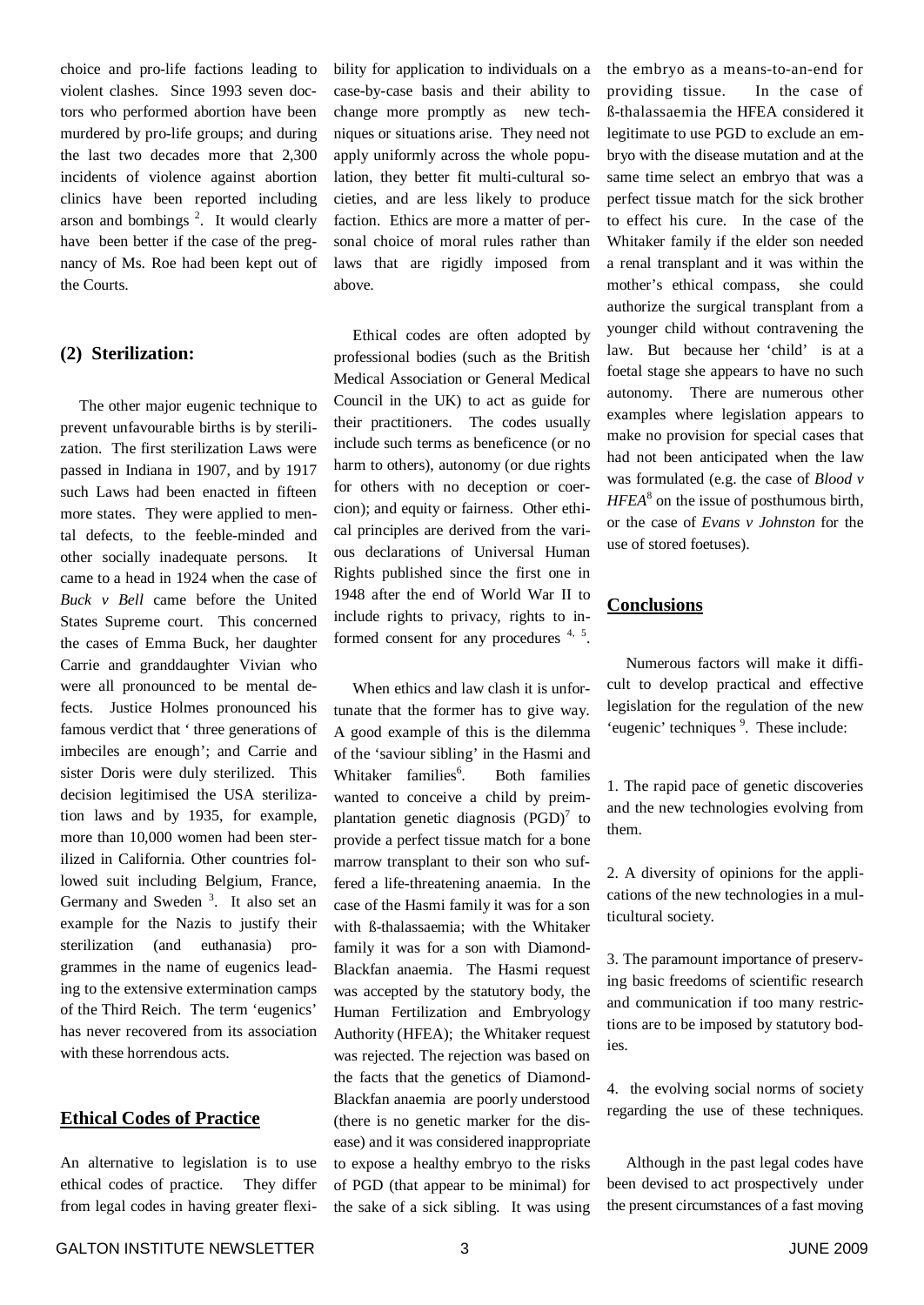field a more flexible, responsive and 3. retro-active regulatory model may be more appropriate as provided by the ethical codes of practice of professional bodies.

## **References:**

- 1. Kevles D.J. *In the name of eugenics.* 1995.
- 2. Galton D.J. *Eugenics: the future of human life in the 21 st . Century.* Publ. Abacus, London 2001.

# **British Society for Population Studies Annual Conference 2008**

The 2008 BSPS Conference was held at the University of Manchester from 10- 12 September and was again very well attended, with over 190 participants over the two days of the meeting itself. Plenary speakers were Dr. Laurent Toulemon (INED), Professor Massimo Livi Bacci (University of Florence), and Professor Francesco Billari (Istituto di Metodi Quantitativi, Università Bocconi).

Dr Toulemon spoke on *Two-home family situations of children and adults in France and Australia: observation and consequences for describing family patterns*, in a session chaired by Professor Emily Grundy. Multi-residence i.e. usually living in more than one dwelling can lead to problems in censuses and surveys. Children commuting between two paren-est and questions included: tal homes, older adults preparing for retirement, very old or disabled people who move from one child's home to another during the year, couples living apart to-

- Armstrong C. Thousands of women sterilized in Sweden without consent. 8 Brit. Med. J. 1997; 315: 563.
- 4. *Convention on Human Rights and Biomedicine.* European Treaty Series 164, Oviedo 1997. Publ. Edition du Conseil de l'Europe.
- 5. *Convention on the Rights of the Child.* Publ. Editions du Conseil de l'Europe 1989.
- Cambridge, Mass: Harvard Press 6. *Saviour sibling babies get green light.* **David Galton** is Emeritus Professor New Scientist 13:28, 2004.
	- Advisors on the Ethical Implications a Trustee of The Galton Institute.

gether and couples entering or ending a lect information on potential double relationship are more likely to be counted counting? Dr Toulemon highlighted the more than once. Dr Toulemon's presenta-importance of the inclusion of such question showed results of investigations us-tions in France but also emphasised that ing French (EU-SILC) and Australian there had to be a balance between provid-(HILDA) data to:

- **·**estimate the proportion of people living in two or more dwellings
- **·**describe how these situations can be controlled for in order to avoid double-counting and
- **·**describe the consequences of multiresidence on estimates of family situations based on 'routine' surveys or censuses.

Multi-residence was defined based on information on time spent in each dwelling, status of the dwelling (i.e. main household dwelling) and family relationships. Based on the information collected, record level weights were generated to take multiple-counting into account.

The presentation generated great inter-

i) Given his findings, did Dr Toulemon think that extra questions should be included in the Census to colof Biotechnology, Brussels 1996*.*

8. Editorial: *A role model of rigidity* Lancet 348: 1253-1254, 1996.

9. Galton D. J., O'Donovan K. *Legislating for the New Predictive Genetics.* Human Reproduction and Genetic Ethics 6: 39-48 2000.

7. *The Ethical Aspects of Prenatal* Medicine, St. Bartholomew's Hospital *Diagnosis.* European Commission of Medical College, EC1M 6 BQ as well as at the Wolfson Institute of Preventive

> ing information needed by Census and survey users and not over burdening respondents. He also mentioned the importance of understanding the reasons parents want to count their children as living with them even if they live in multiple households. It was suggested from the floor that parents claiming benefits for children might be more likely to report them as living with them.

> It was also highlighted that the 2011 E&W Census will include a question on second residences.

ii) An additional questioner mentioned that ONS was undertaking research to investigate Census counts in the age group 25-29 by sex and compare them with estimates from other data sources. Could research done to estimate double counting among children help illuminate possible differences seen in counts at older ages such as 25-29? Dr Toulemon emphasised that young men are more likely to be undercounted. Possibly over counting at younger ages might explain part of the undercount at older ages e.g. 25-29.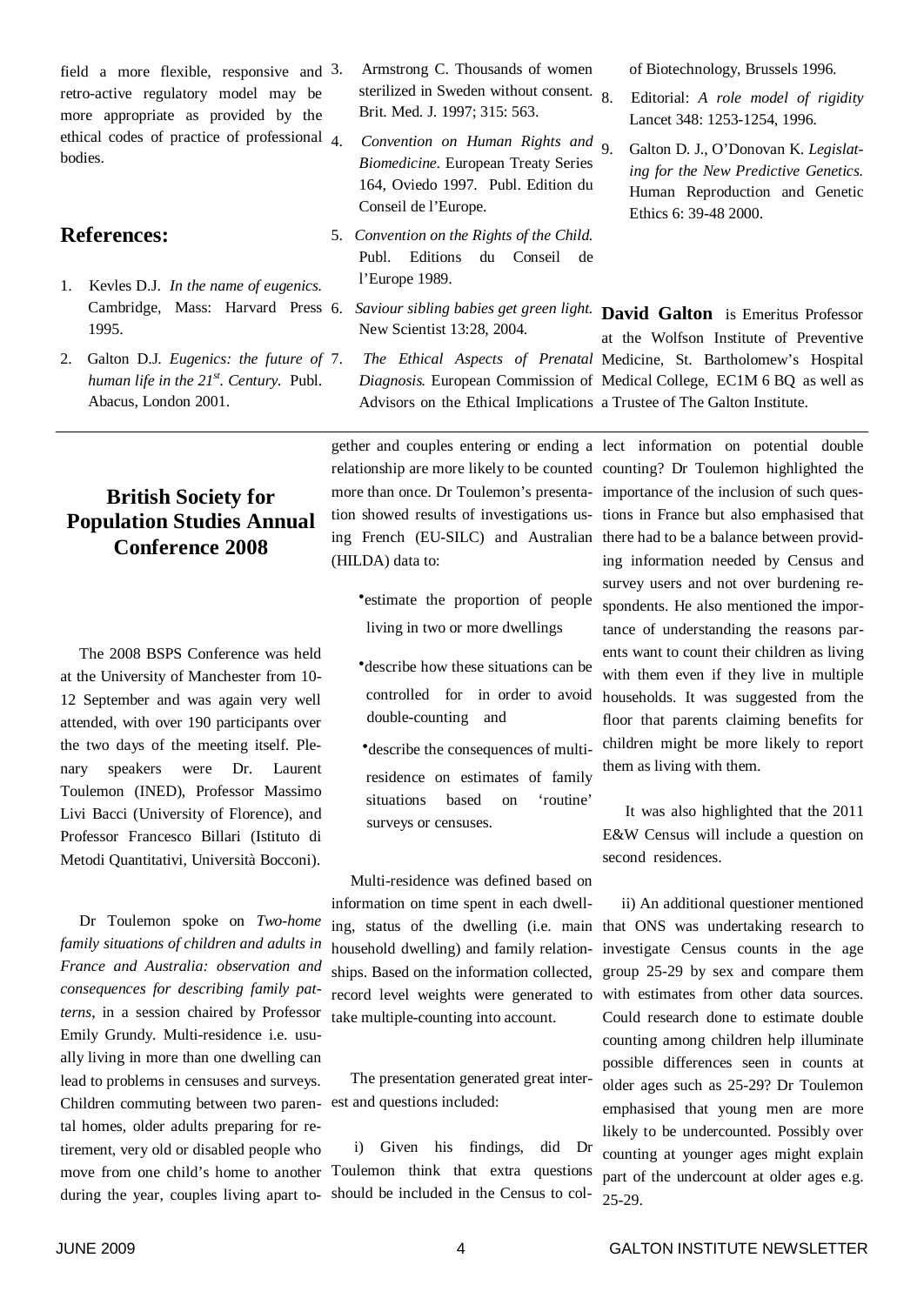Professor Livi Bacci, whose session was chaired by Professor Bob Woods discussed *Indian Collapse after European contact: old and new interpretations.* This presentation examined the issue of why the indigenous population of the Latin America declined so rapidly following European contact. Massimo states that this is widely accepted to be due to lack of immunity to diseases spread by European colonists. Contemporary observers though tend to point to a plurality of factors (forced labour, excessive work, economic and social dislocation, wars and conflicts), as well as disease. The presentation reconsidered this historical evidence, taking into account the modes and circumstances of European domination.

Massimo pointed out that estimates of the indigenous population at contact vary widely making it difficult to estimate the size of the 'catastrophe'. The impact of smallpox and other communicable diseases also appears to have varied between countries. The use of the indigenous populations as forced labour, such as in gold mining, was highlighted. This led to displaced populations and the author argued that such uprooting of communities led to reduced fertility and thus impacted upon the ability of local populations to recover from epidemics. Four paradigms were presented, illustrating the various factors that potentially impacted upon the indigenous populations for different parts of Latin America.

The third plenary, from Professor Francesco Billari, chaired by Professor Paul Boyle, discussed *Happiness and fertility.* Francesco explained that current theories behind the low fertility in welldeveloped countries do not offer a universal explanation. His paper investigated happiness as a key to explain reproductive choices in low

fertility (below replacement rate), high intentions. longevity societies.

Francesco described some previous research into happiness. Happiness after marriage or unhappiness after divorce has been extensively studied. Most of the papers found the increase/decrease in happiness was only short term. There has been much less research into the happiness associated with becoming a parent and existing research shows varied conclusions. For example, Kohler et al (2005) studied Danish twins and found a positive effect after the first birth, but no effect after the second birth. Young (2005) looked at age-period cohorts and determinants of happiness by marital status and number of children. Bivariate analysis if this concluded that childless people are less happy, while multivariate analysis showed them to be happier. Earlier research saw having children as a negative effect on happiness. Francesco thought that although this may have been the case in the past, it was important to re-investigate the links between fertility and happiness.

First Francesco argued that in low fertility societies individuals who are happier are more likely to have children. He used data from 26 countries, including the UK on fertility intentions and happiness (European Social Survey). Francesco found that for childless individuals, happiness was correlated with future intent to have a child.

Francesco used harmonised data files from the Generations and Gender survey to confirm his second hypothesis that in relatively higher fertility societies individual perceived happiness influenced future fertility intentions. Francesco used the same survey data to argue that the expected increase in happiness was a significant predictor of fertility

Francesco concluded that although he was presenting preliminary findings he hoped that he had shown the importance of looking at happiness as a predictor/ explanation for fertility rates in developed countries.

Francesco's talk led to an interesting discussion. One particularly interesting suggestion was for Francesco to look at specific components of happiness (e.g. optimism) and the link with fertility. One of the delegates suggested that it would be difficult to establish child related happiness if the child's birth coincided with a major life event e.g. new job, divorce etc.

As well as the plenary sessions, there was a full programme of submitted papers in simultaneous strand sessions, covering issues of ageing, estimates and projections, families and households, fertility, health and mortality, historical demography, local authorities, census and planning, transnational and subnational migration, posters, religious, cultural and ethnic demography, and reproductive health. A comprehensive report of the entire Conference will be found at the BSPS website at:

## http://www.lse.ac.uk/collections/BSPS/ annualConference/2008.htm

where many of the presentations themselves can also be accessed.

**BSPS** would also like to take this opportunity to again thank **The Galton Institute** for their generous financial support for the Annual Conference. We will be in Brighton in 2009, at the University of Sussex.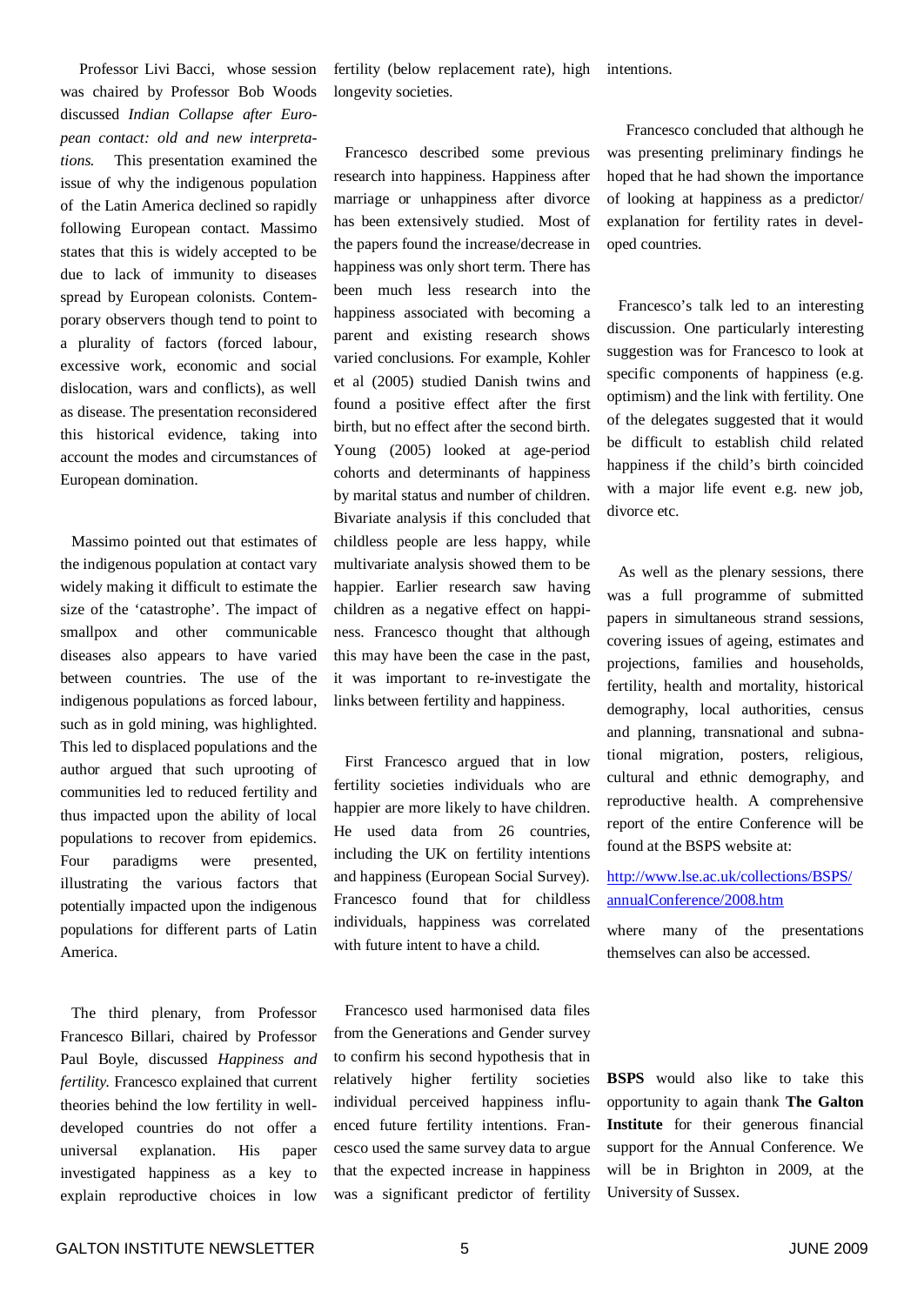# **Personality and IQ By Patrick James**

Daniel Nettle has produced a very non-aggressive test exposing the current and popular five character facets (extraversion, neurosis, conscientiousness, agreeableness and openness). All of these are sourced by the interactions of neurotransmitters; dopamine, serotonin, nor-adrenalin, oxytocin and related compounds. The author wonders if intelligence, as measured by intelligence tests, might be equally part of this biochemical mix. He used his extended family to this effect.

One hundred and twenty four were tested and, of these, 107 had previously had their Intelligence Quotients measured (S.D.15). They were matched and using the four divisions Nettle uses: high, medium high, medium low and low, a combination of introversion plus openness provided the best "fit".

Extroversion was measured out of ten in his test so introversion was ten minus the extraversion score. A total combined score would be twenty-five.

Sixty three females and sixty males took part. The results were as follows:-

Using the Fisher transformation the correlation coefficient was 0·44 (95%) confidence interval 0·103 – 0·507.

As a check C. Robert Cloninger's test for Novelty Seeking was substituted for Nettle's extroversion since that too is as good a test for extroversion as any. The results were not as clear cut but the trends were similar:-

of mental association" this is a large part of intelligence.

Nettle's test is a useful rough guide as to ability where measuring that ability might be a sore point.

**Patrick James** is a Trustee of The Galton Institute.

| $NS$<br>Open<br>$^{+}$<br>Score | Mean IQ   | S.D. 15 | Numbers tested |
|---------------------------------|-----------|---------|----------------|
| $50+$                           | 128.4     | 8.5     | 9              |
| 40-49                           | $128 - 1$ | $7 - 4$ | 23             |
| 30-39                           | $121 - 1$ | $11-3$  | 16             |
| $<$ 29                          | 113.3     | $16-1$  | 9              |
|                                 |           |         | 57             |

In each section there is a wide distribution of I.Q. but the impression is that as Nettle's test scores decrease, it becomes harder to sustain a complex high operation intelligence, just as a reduction in species numbers lowers the survival potential of an environment.

In the past H. J. Eysenk found some association with introversion and if "openness" can be defined as "breadth

## **References:**

*Personality*, Daniel Nettle, Oxford University Press, 2007

*Dimensions of Personality*, H. J. Eysenck, Kegan Paul, 1947

*Group Tests of Intelligence*, P. B. Ballard, University of London, 1957

*A Guide to Intelligence and Personality Testing*, V. Serebriakoff, Parthenon Publishing Group, 1988

*The Essential Difference*, S. Baron-Cohen, Allen Lane, 2003

*Neurogenetics*, R. N. Rosenberg, Raven Press, 1985

*A Guide to Mental Testing*, R. B. Cattell, University of London, 1948

*Human Variation*, R. Travis Osborne et al, Academic Press, 1978

*The Temperament and Character Inventory*, C. Robert Cloninger, Center for Psychobiology of Personality, Washington University, 1994

*Inheritance of Intelligence in a Pembrokeshire Family*, Patrick F. James, The Linnean, Vol.12., No. 2, July 1996.

|                | Points<br>(Nettle) | Mean IQ   | S.D. 15  | Numbers tested |
|----------------|--------------------|-----------|----------|----------------|
| High           | $>17$              | $129 - 4$ | $6 - 15$ | 16             |
| Medium<br>High | $13 - 16$          | $125 - 7$ | $10-9$   | 44             |
| Medium<br>Low  | $9-11$             | $121-9$   | $12-2$   | 39             |
| Low            | < 8                | $112 - 6$ | 4.2      | 8              |
|                |                    |           |          | 107            |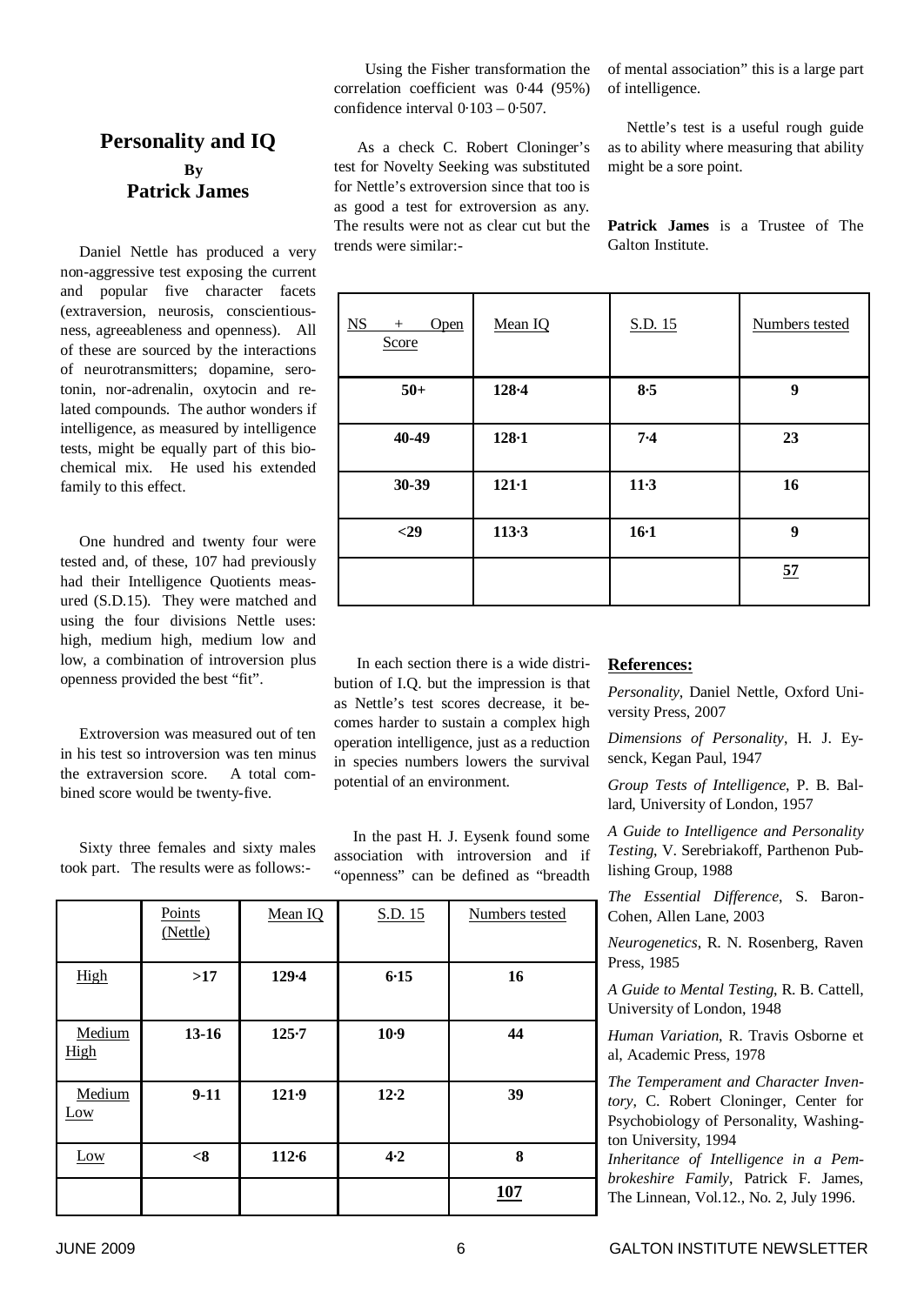